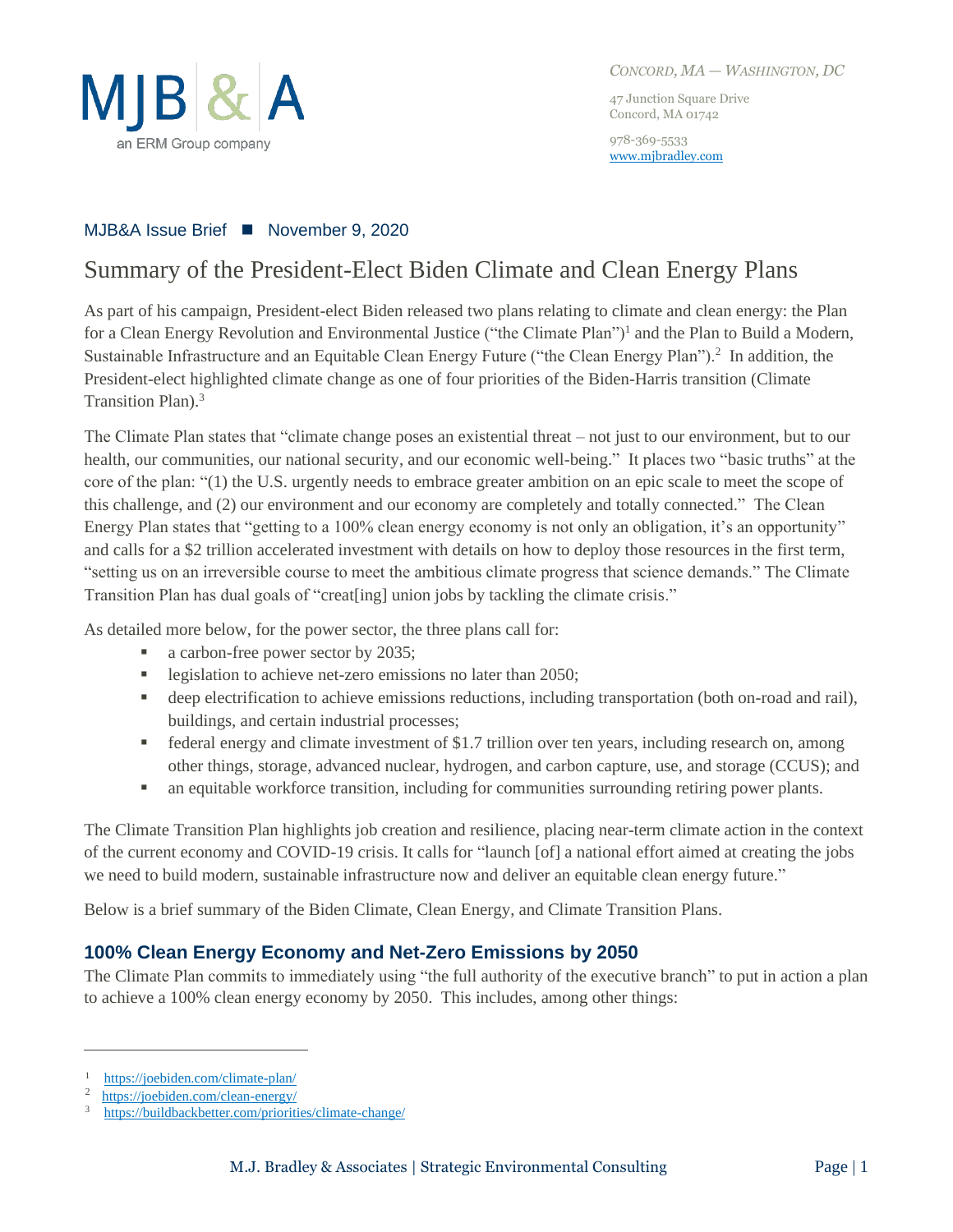

- Requiring aggressive methane pollution limits for new and existing oil and gas operations;
- **•** Reducing greenhouse gas (GHG) emissions from transportation by implementing the Clean Air Act and developing fuel economy standards aimed to ensure 100% of new sales for light- and mediumduty vehicles are electrified and annual improvements for heavy-duty vehicles;
- Requiring public companies to disclose climate risks and the GHG emissions in their operations and supply chains; and
- Banning oil and gas permitting on public lands and waters.

Many of these actions would be reinstating Obama-era regulations; however, some, such as the fuel economy standards, would be more stringent than previous standards. Additionally, both campaign plans recognize that reaching these targets will require Congressional action.

The Clean Energy plan calls for a carbon-free electricity sector by 2035. To support a clean energy economy, the Clean Energy Plan notes the need "to build the next generation of electric grid transmission and distribution," and to do this, "Biden will prioritize re-powering of lines that already exist with new technology." The Plan also notes he would "cut red-tape to promote faster and easier permitting."

Economy-wide, the Climate Plan calls for Congress to establish an enforcement mechanism to achieve economywide net-zero emissions no later than 2050, including an interim target no later than the end of Biden's first term in 2025. For the power sector, the Clean Energy Plan calls for reforming and extending tax incentives as well as enacting a technology-neutral Energy Efficiency and Clean Electricity Standard (EECES) for utilities and grid operators that achieves carbon-free electricity generation by 2035.

While the Climate Transition Plan does not specifically call for a Clean Energy Standard, it reiterates the need to "put the United States on an irreversible path to achieve net-zero emissions, economy-wide, by no later than 2050." In addition, it calls for a carbon pollution-free power sector by 2035. The plan also anticipates an innovation and commercialization program for "critical clean energy technologies," including battery storage, negative emissions technologies, the next generation of building materials, renewable hydrogen, and advanced nuclear.

The Climate Plan calls for a federal investment of \$1.7 trillion over the next ten years, leveraging additional private sector and state and local investments to total more than \$5 trillion. The federal investment will be paid for by reversing corporate tax cuts and other tax breaks, including ending subsidies for fossil fuels. Both campaign plans call for investment in energy and climate research totaling \$400 billion over ten years, in programs such as:

- Establishing a new "ARPA-C" focused on climate research, including, for example: storage; advanced nuclear, as well as cost, safety, and waste disposal issues associated with nuclear power; zero net energy buildings; using renewables to produce hydrogen that is cost competitive to shale gas; carbon-free industrial heat; and CCUS;
- **•** Deploying 500,000 new public electric vehicle chargers by 2030 and transforming public transit funding;
- Accelerating the development of energy efficiency standards; and
- Enacting a national strategy to develop a low-carbon manufacturing sector in every state.

#### **Resilience and Infrastructure Investment**

In the Climate Plan, Biden commits that "every infrastructure investment that receives federal funding should reduce climate pollution, as much as possible." As part of a "Clean Energy Revolution" legislative package, the Plan calls for investments in clean and resilient infrastructure and communities. The Plan notes that this will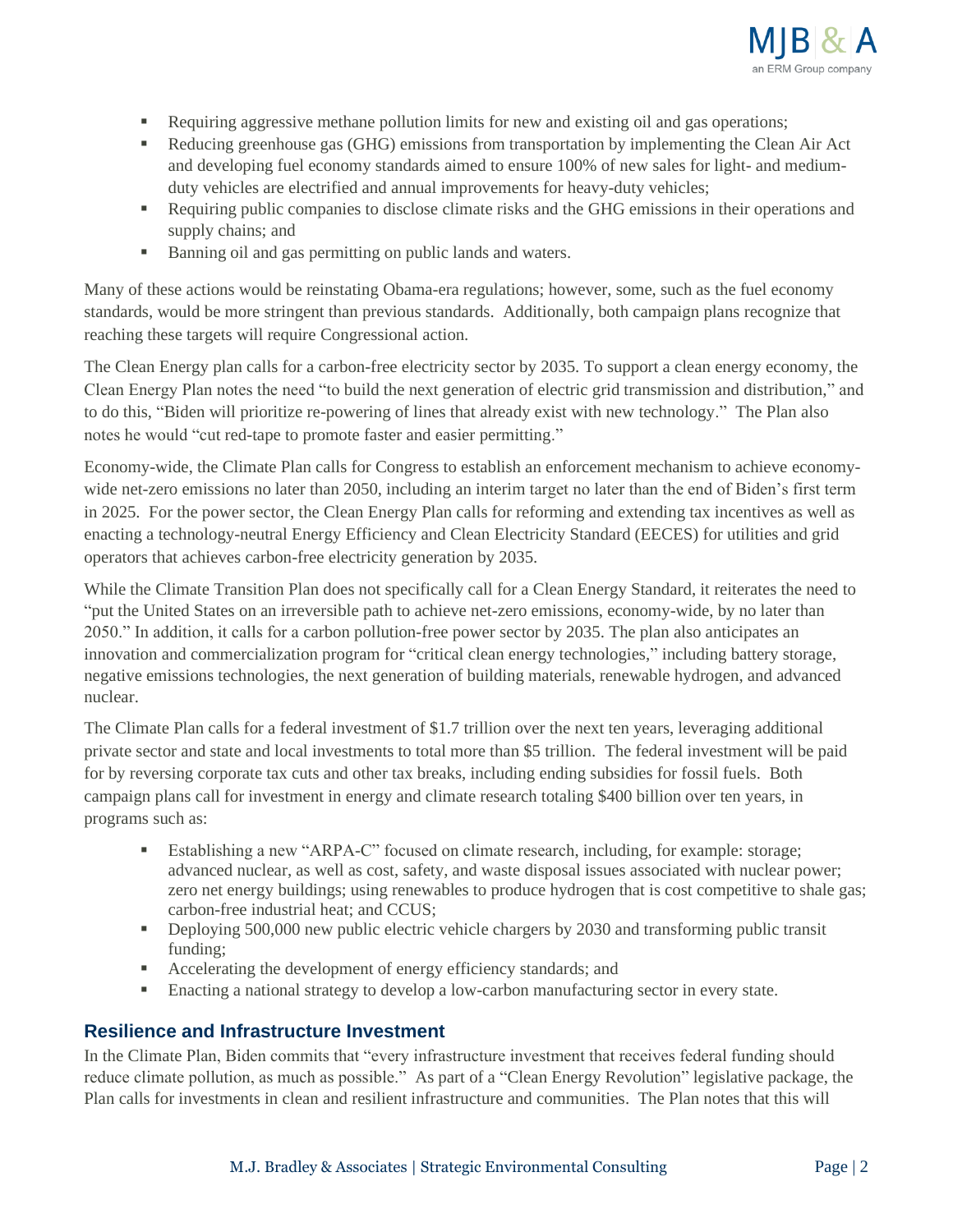

require partnering with other stakeholders, such as working with the insurance industry to lower property insurance premiums and bringing together innovators and communities to improve zoning and buildings codes. Under both campaign plans, Biden also proposes to expand investment in passenger and freight rail, focus on clean water infrastructure, improve public transit, and create a new class of well-paying jobs and job training around climate-resilient industries.

Additionally, the Clean Energy Plan and Climate Transition Plans call for upgrading four million buildings and weatherizing two million homes over four years through mobilizing the U.S. workforce and providing cash rebates and low-cost financing for households. The Clean Energy Plan also calls for legislation that would set a net-zero emission standard for all new commercial buildings by 2030 with the target of reducing by half buildings' carbon footprint by 2035. The Clean Energy Plan also focuses on upgrading schools and public housing.

The Climate Transition Plan also calls for a broad infrastructure program that would invest in roads and bridges, broadband, electricity, and water.

## **Workforce Development**

The plans make clear that the Administration would focus on all workers impacted by the energy transition, including coal miners, power plant workers and their communities, and the auto industry. The Clean Energy Plan notes that "transforming the U.S. electricity sector – and electrifying an increasing share of the economy – represents the biggest job creation and economic opportunity engine of the 21<sup>st</sup> century." Under the Climate Plan, Biden proposes to secure the benefits coal miners and their families have earned; invest in coal and power plant communities and other communities impacted by the climate transformation; and establish a Task Force on Coal and Power Plant Communities modeled on the Task Force for Detroit when the auto industry was in turmoil.

Additionally, the Clean Energy Plan includes a goal to create one million new jobs in auto manufacturing, auto supply chains, and auto infrastructure. The Plan includes myriad proposals for executive action including purchasing power, R&D, tax, trade, and investment policies, with the goal of situating the U.S. as the global leader in the manufacture of electric vehicles and their input materials and parts. The Clean Energy Plan also proposes to create more than a quarter million jobs immediately to clean up local economies from the impacts of resource extraction.

Each component of the Climate Transition Plan calls for the creation of new jobs, often with an opportunity to join a union. Sectors highlighted include power, agriculture, transit, and auto manufacturing.

# **Addressing Disproportionate Harm to Communities of Color and Low-Income Communities**

The Climate Plan would recognize the disproportionate harm of climate change and environmental burdens felt by people of color, tribal communities, and low-income populations. Biden would reinstate federal protections, rolled back by the Trump Administration, that were designed to protect communities. He would also direct EPA and the Department of Justice to pursue criminal anti-pollution cases to the fullest extent permitted by law and, when needed, seek additional legislation as needed to "hold corporate executives personally accountable." Additionally, he would make water infrastructure a top priority and ensure that communities harmed by climate change and pollution receive preference in competitive grant programs in the "Clean Economy Revolution."

The Clean Energy Plan would set a goal of ensuring that 40 percent of the benefits of the clean energy, energy efficiency, clean transit, housing, workforce, remediation, and clean water investments be directed to disadvantaged communities. Biden would also create a Climate and Economic Justice Screening Tool to identify disadvantaged communities and prioritize strategies that reduce traditional air pollution for those communities.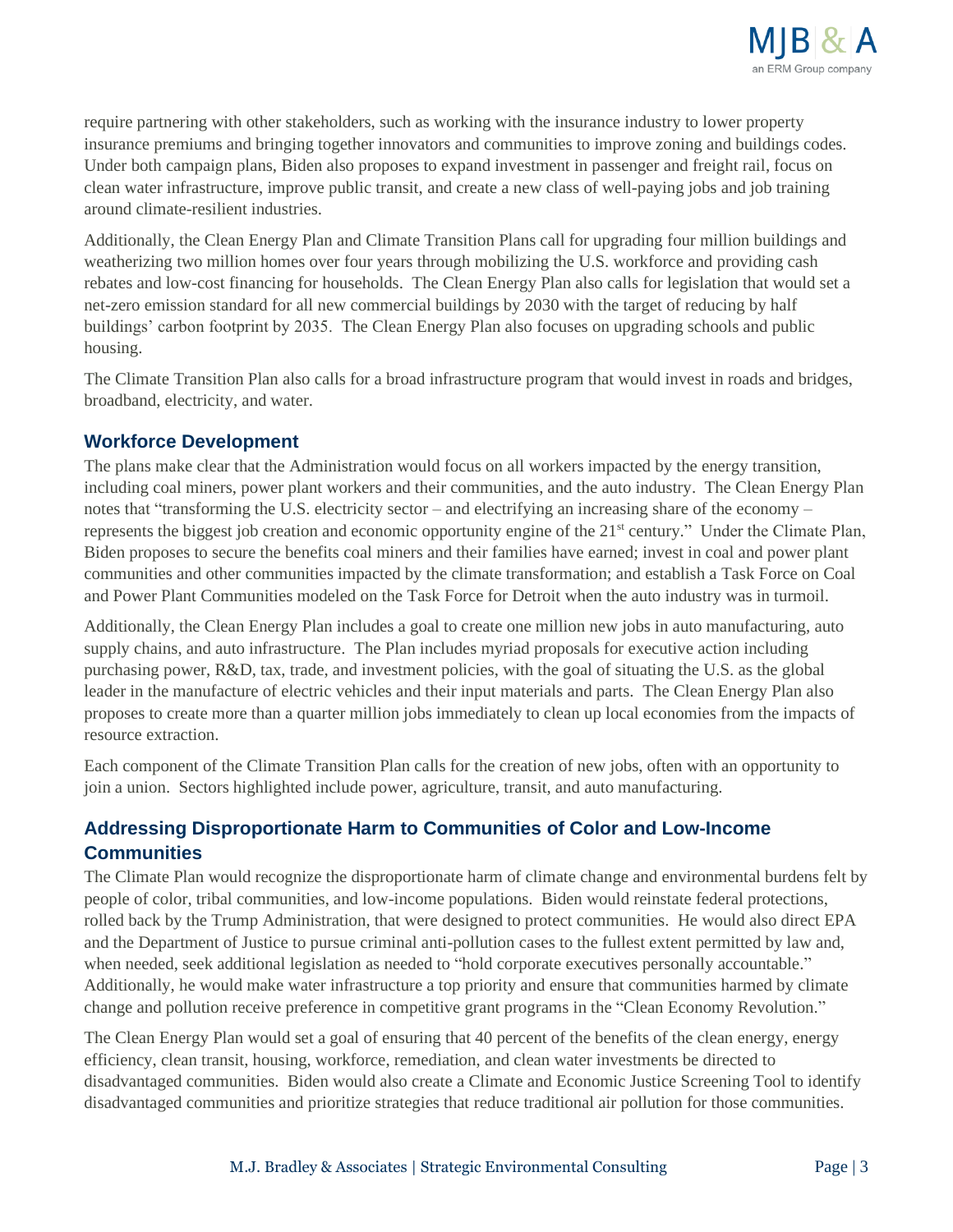

The Climate Transition Plan states that environmental justice must be a key consideration in "where, how, and with whom we build," and that creating "good, union, middle-class jobs in communities left behind" must be a focus of climate action.

## **International Climate Leadership**

The Climate Plan and Climate Transition Plans would have the U.S. re-enter the Paris Agreement on day one of the Biden Administration. The Climate Plan outlines a major diplomatic push to raise the ambitions of countries' climate targets. Within the first 100 days, Biden would:

- Convene a climate world summit:
- Establish enforceable international agreements to reduce emissions in global shipping and aviation; and
- **Embrace the Kigali Amendment to the Montreal Protocol for hydrofluorocarbons.**

Biden would also:

- **•** Commit to imposing carbon adjustment fees or quotas on carbon-intensive goods from countries that are failing to meet their climate and environmental obligations;
- Provide "green debt relief" for developing countries that make climate commitments;
- Condition future trade agreements on commitments to meet enhanced Paris climate targets; and
- Demand a worldwide ban on fossil fuel subsidies.

A focus of the Climate Plan is holding China and "global climate outlaws" to a high climate standard in partnership with other global allies. Actions would include:

- Making future bilateral U.S.-China agreements on carbon mitigation contingent on China's elimination of export subsidies for coal and other high-emissions technologies and ensuring emission reductions of infrastructure projects;
- **EXECUTE:** Instituting a new Global Climate Change Report to hold countries accountable for meeting, or failing to meet, their Paris commitments; and
- **Example 1** Strengthening collaboration and ambition in the Americas through a focus on land use, forests, agriculture, manufacturing, mining, and tourism.

Additionally, the Climate Plan commits to make climate change a core national security priority, requesting a series of reports on the impacts and risks of climate change on defense and security, and investing in the climate resilience of military bases and critical security infrastructure.